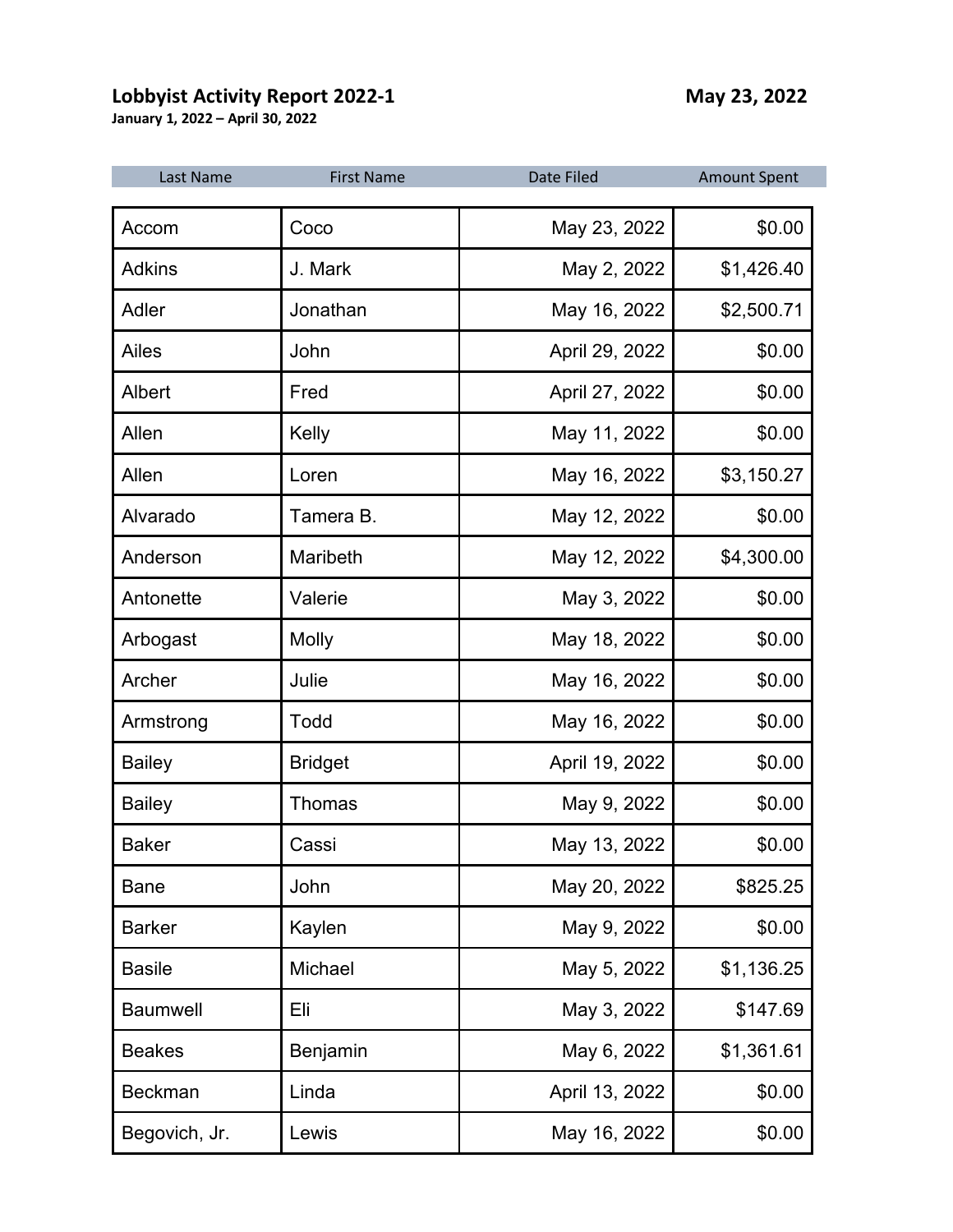| Last Name        | <b>First Name</b> | Date Filed     | <b>Amount Spent</b> |
|------------------|-------------------|----------------|---------------------|
| <b>Berry</b>     | <b>Patrick</b>    | May 9, 2022    | \$0.00              |
| <b>Blackwell</b> | Michele           | May 4, 2022    | \$0.00              |
| <b>Blandford</b> | Allyson           | May 13, 2022   | \$0.00              |
| Blankenship      | <b>Mark</b>       | May 12, 2022   | \$0.00              |
| <b>Blosser</b>   | <b>Travis</b>     | April 29, 2022 | \$9,500.00          |
| <b>Bowen</b>     | Jim               | April 29, 2022 | \$0.00              |
| <b>Bowles</b>    | Matt              | May 16, 2022   | \$21.32             |
| <b>Brown</b>     | C. Bryan          | May 12, 2022   | \$750.00            |
| <b>Burd</b>      | Charlie           | May 13, 2022   | \$8,580.70          |
| <b>Burdette</b>  | Patricia          | April 21, 2022 | \$100.00            |
| <b>Burton</b>    | Rob               | May 3, 2022    | \$0.00              |
| <b>Butchello</b> | <b>Travis</b>     | May 11, 2022   | \$0.00              |
| <b>Butcher</b>   | Loarie            | May 18, 2022   | \$208.26            |
| <b>Butler</b>    | <b>Steve</b>      | May 6, 2022    | \$0.00              |
| Cadle            | Patrick           | May 3, 2022    | \$2,257.40          |
| Calamita, III    | <b>Frank Paul</b> | May 11, 2022   | \$0.00              |
| Callen           | Eldon A.          | May 13, 2022   | \$3,447.20          |
| Cameron          | Christina         | May 16, 2022   | \$2,000.00          |
| Canfield         | John              | May 4, 2022    | \$0.00              |
| Cannon           | Jarred            | May 16, 2022   | \$0.00              |
| Capel            | George            | May 16, 2022   | \$0.00              |
| Carey            | John              | May 4, 2022    | \$0.00              |
| Carlson          | Eric              | April 29, 2022 | \$490.25            |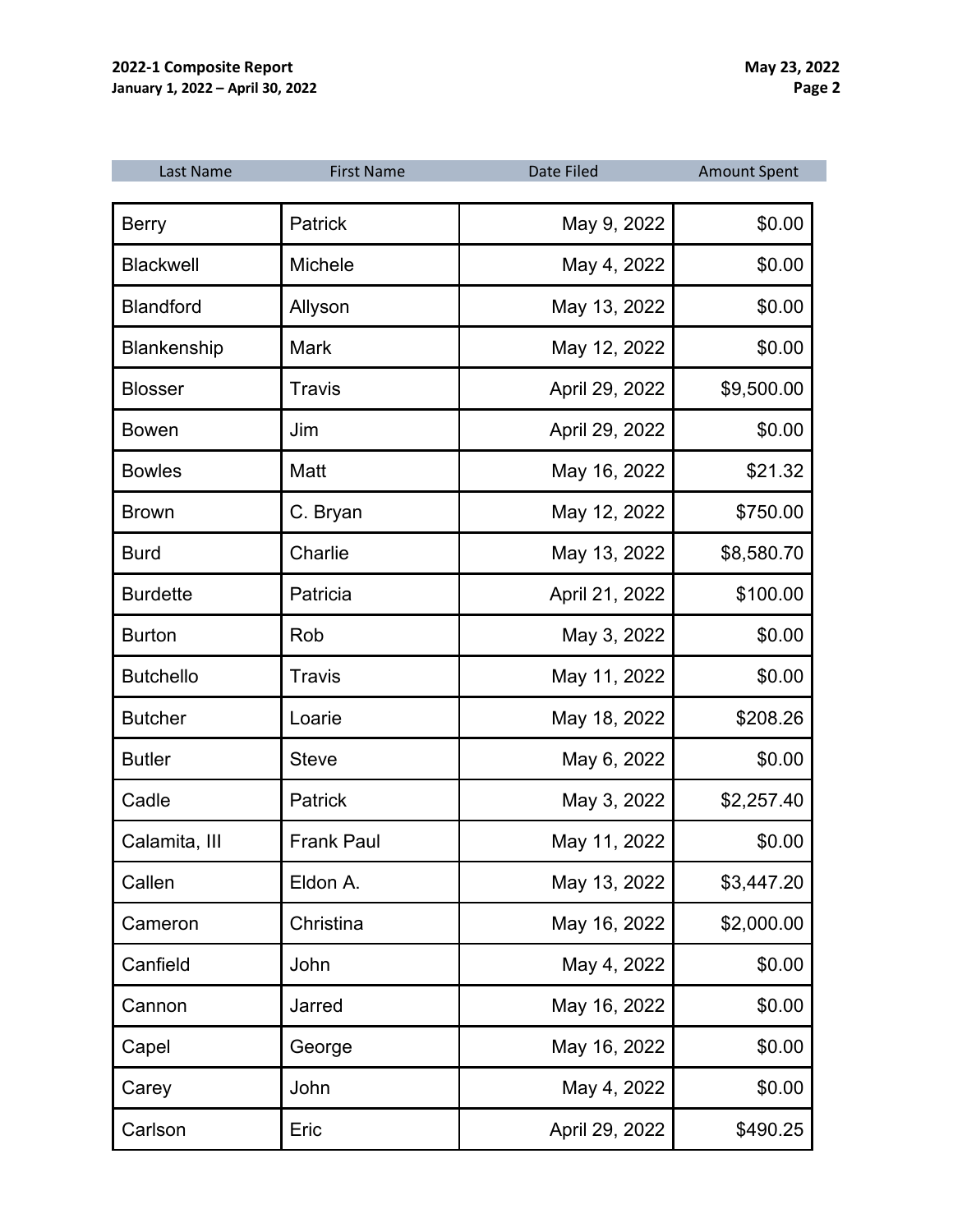| Last Name       | <b>First Name</b> | Date Filed     | <b>Amount Spent</b> |
|-----------------|-------------------|----------------|---------------------|
| Carlson         | Thomas            | May 16, 2022   | \$0.00              |
| Casto           | Rob               | May 9, 2022    | \$0.00              |
| Cavacini        | John              | May 16, 2022   | \$3,500.00          |
| Cavanaugh       | Jaimie            | May 13, 2022   | \$0.00              |
| Chan            | Joanne            | May 12, 2022   | \$0.00              |
| Chappell        | Michelle          | March 1, 2022  | \$0.00              |
| Cheetham        | J. Randolph       | May 13, 2022   | \$817.80            |
| Chirico         | Michael           | May 9, 2022    | \$907.96            |
| Christian       | Nicole            | May 3, 2022    | \$631.53            |
| Clark           | <b>Mark</b>       | May 4, 2022    | \$0.00              |
| <b>Clements</b> | Alisa             | May 13, 2022   | \$3,000.00          |
| Cline           | Sara              | May 16, 2022   | \$0.00              |
| Clowser         | <b>Mike</b>       | May 2, 2022    | \$1,588.95          |
| Coffman         | Rachel            | May 16, 2022   | \$1,132.26          |
| Cole            | Phyllis           | May 9, 2022    | \$991.90            |
| Collins         | Susan Lee         | April 26, 2022 | \$0.00              |
| Conley          | Charles           | May 11, 2022   | \$0.00              |
| Connors         | Caitlin A.        | May 11, 2022   | \$0.00              |
| Cook            | Mary W.           | April 15, 2022 | \$0.00              |
| Corsig          | Andrew            | May 13, 2022   | \$0.00              |
| Cosco           | <b>Scott</b>      | May 12, 2022   | \$3,406.38          |
| Courts          | Amelia            | May 6, 2022    | \$0.00              |
| Coward          | <b>Tyler</b>      | May 11, 2022   | \$0.00              |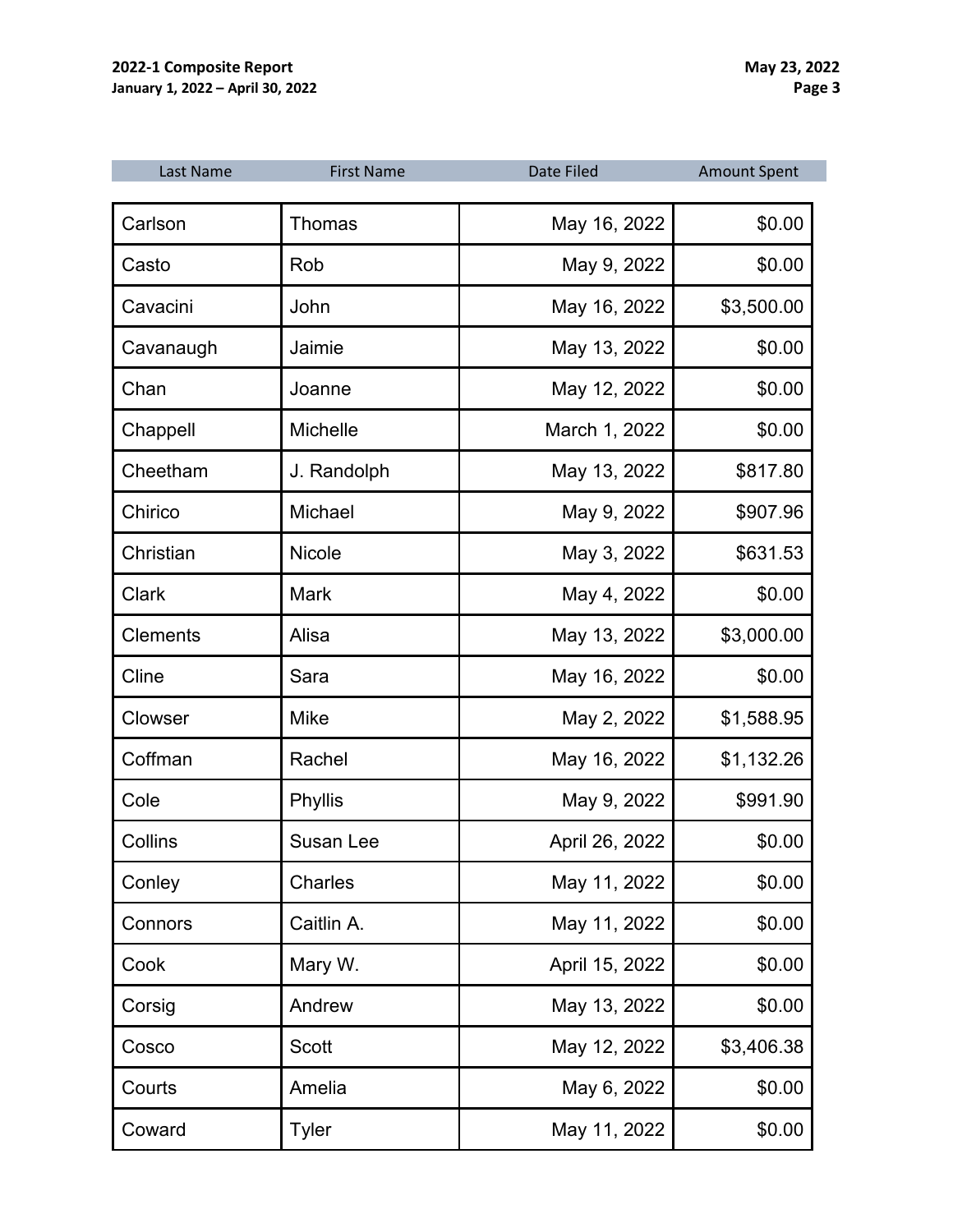| Last Name                      | <b>First Name</b>        | <b>Date Filed</b> | <b>Amount Spent</b> |
|--------------------------------|--------------------------|-------------------|---------------------|
| Crevecoeur-<br><b>MacPhail</b> | <b>Desiree</b>           | May 9, 2022       | \$0.00              |
| Crist                          | Michele                  | May 11, 2022      | \$0.00              |
| Curry                          | <b>Juliana Frederick</b> | May 13, 2022      | \$0.00              |
| Dale                           | Steven O.                | May 2, 2022       | \$0.00              |
| Darling                        | <b>Elaine</b>            | May 16, 2022      | \$0.00              |
| David                          | Caleb                    | May 11, 2022      | \$0.00              |
| Dayton                         | <b>Brian</b>             | May 16, 2022      | \$3,294.90          |
| <b>DelBianco</b>               | <b>Steve</b>             | May 6, 2022       | \$0.00              |
| D'Eramo                        | Martin                   | May 5, 2022       | \$0.00              |
| <b>Deretich</b>                | Savanna                  | May 19, 2022      | \$0.00              |
| Dettinger                      | G. Kurt                  | May 16, 2022      | \$1,182.05          |
| <b>DiStefano</b>               | Seth                     | April 14, 2022    | \$0.00              |
| <b>Dobrinsky</b>               | Jessica                  | April 21, 2022    | \$0.00              |
| Donaldson                      | <b>Ben</b>               | April 20, 2022    | \$0.00              |
| Donnelly                       | Michael                  | May 16, 2022      | \$1,305.00          |
| Dougherty                      | Gary                     | May 2, 2022       | \$0.00              |
| Echeverri                      | Diego                    | May 13, 2022      | \$0.00              |
| Eckerson                       | Mary Elisabeth           | May 5, 2022       | \$252.05            |
| Economou                       | Susan                    | April 14, 2022    | \$0.00              |
| <b>Edwards</b>                 | Sarah                    | February 23, 2022 | \$0.00              |
| Egan                           | Nancy                    | May 11, 2022      | \$0.00              |
| Eisemann                       | Jeremy                   | May 6, 2022       | \$0.00              |
| Ellem                          | John                     | May 4, 2022       | \$1,904.60          |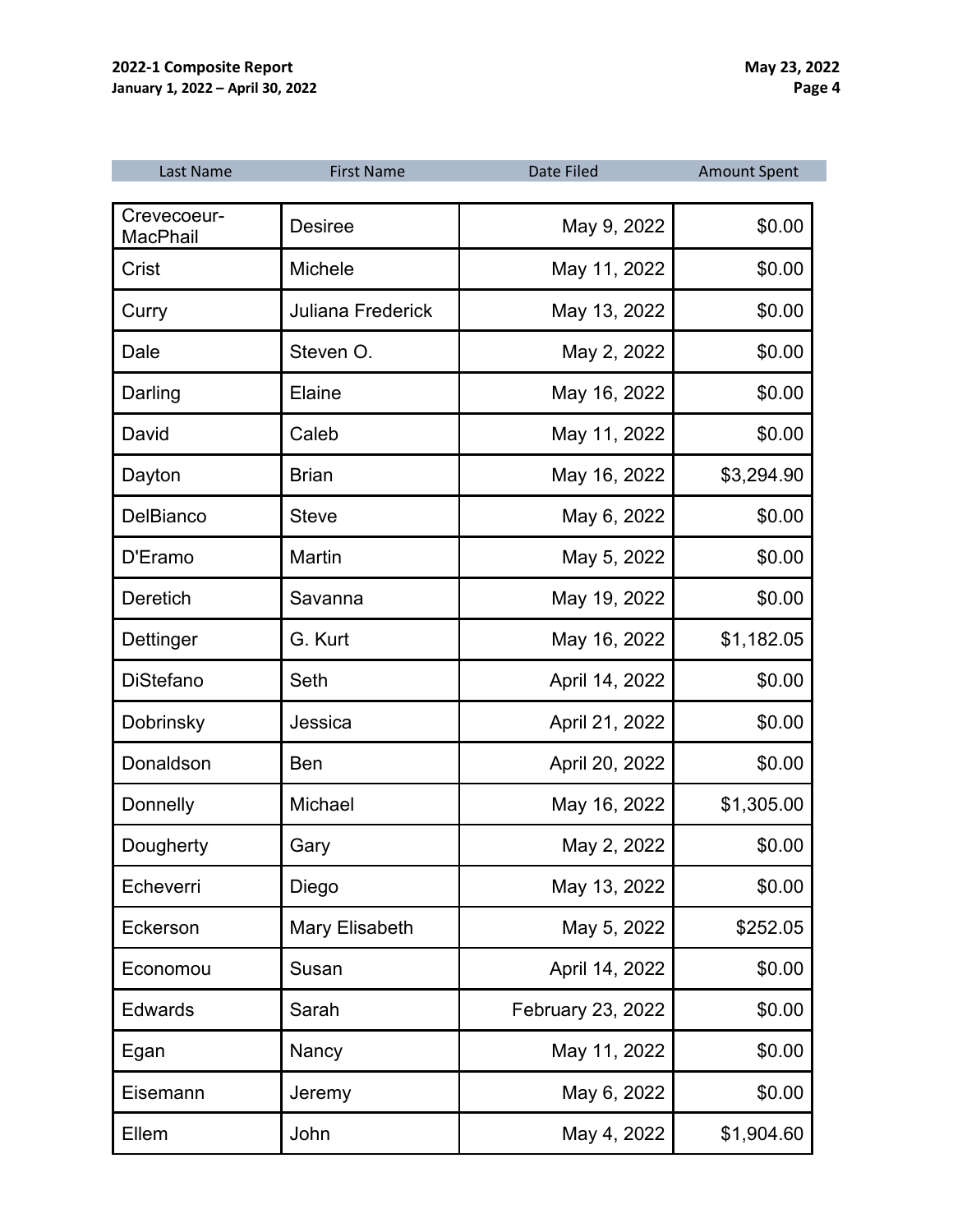| Last Name    | <b>First Name</b> | Date Filed        | <b>Amount Spent</b> |
|--------------|-------------------|-------------------|---------------------|
| Elliott      | Joseph            | May 16, 2022      | \$0.00              |
| Fawcett      | James             | April 13, 2022    | \$0.00              |
| Fealy        | Jim               | May 16, 2022      | \$9,288.21          |
| Feeney       | Andrew            | May 18, 2022      | \$0.00              |
| Fife         | Christopher       | May 13, 2022      | \$0.00              |
| Finn         | Amanda            | May 6, 2022       | \$0.00              |
| Fisher       | Joshua            | May 9, 2022       | \$0.00              |
| Francis      | Chad              | April 14, 2022    | \$0.00              |
| Frankenberry | Gretchen          | May 16, 2022      | \$0.00              |
| Fritz        | Jeff              | May 16, 2022      | \$724.10            |
| <b>Fulks</b> | Carol             | May 3, 2022       | \$279.64            |
| Garden       | Katelyn R.        | May 16, 2022      | \$0.00              |
| Gardner      | Shauna            | May 9, 2022       | \$0.00              |
| Gardner      | Maeve             | May 13, 2022      | \$0.00              |
| Gaunch       | Johnna            | February 11, 2022 | \$0.00              |
| George       | Edward            | May 4, 2022       | \$178.03            |
| Gladkosky    | David             | May 5, 2022       | \$0.00              |
| Gochenaur    | Angela            | May 13, 2022      | \$0.00              |
| Goes         | Kelley            | May 16, 2022      | \$0.00              |
| Gray         | Sammy             | May 5, 2022       | \$0.00              |
| Greene       | Andrea            | May 17, 2022      | \$0.00              |
| Gregory      | Tony              | May 13, 2022      | \$1,344.20          |
| Grinstead    | Todd              | May 11, 2022      | \$0.00              |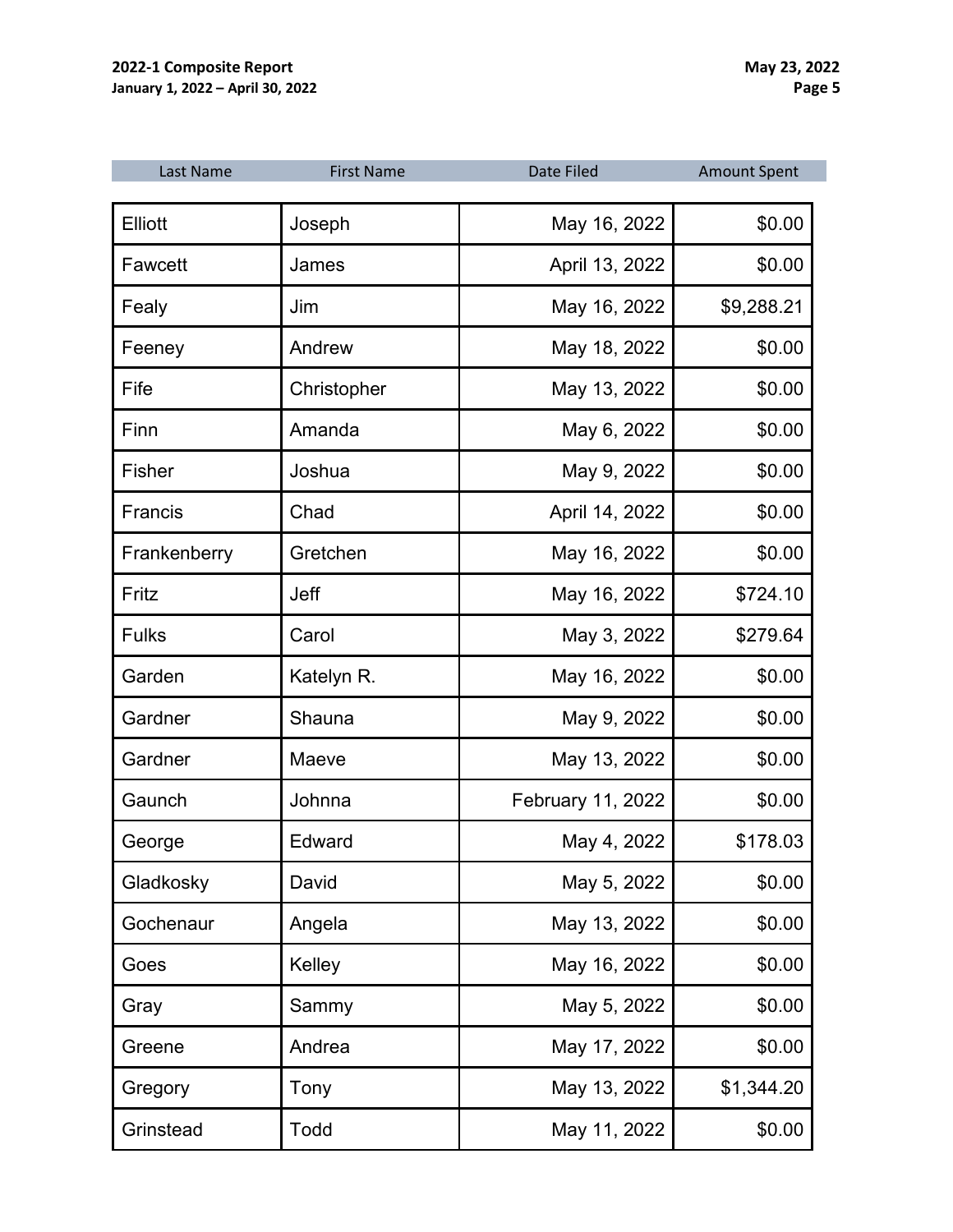| Last Name     | <b>First Name</b> | <b>Date Filed</b> | <b>Amount Spent</b> |
|---------------|-------------------|-------------------|---------------------|
| Guillory      | Stephanie C.      | May 13, 2022      | \$0.00              |
| Haid          | Michael           | April 29, 2022    | \$5,616.02          |
| Hall          | Charles S.        | May 13, 2022      | \$0.00              |
| Hall          | Daniel            | May 16, 2022      | \$10,867.69         |
| Hall          | <b>Chris</b>      | May 16, 2022      | \$3,299.32          |
| Hamilton      | Patti             | May 6, 2022       | \$150.00            |
| Hamilton      | <b>Chris</b>      | May 16, 2022      | \$13,776.34         |
| Hanna         | Sam               | April 13, 2022    | \$0.00              |
| Hannah        | Megan             | May 9, 2022       | \$0.00              |
| Hannold       | Holly             | May 13, 2022      | \$0.00              |
| Hardesty      | Paul              | May 11, 2022      | \$3,750.00          |
| Harmon        | Katrina           | April 19, 2022    | \$0.00              |
| Harrington    | Joel              | May 3, 2022       | \$0.00              |
| <b>Harris</b> | Elaine            | May 11, 2022      | \$0.00              |
| Harrison      | Jack              | April 13, 2022    | \$0.00              |
| Harrison      | Kristen           | May 11, 2022      | \$0.00              |
| Harshbarger   | Jason             | May 16, 2022      | \$256.93            |
| Hartman       | Frank             | May 13, 2022      | \$2,228.22          |
| Hatfield      | <b>Brandon</b>    | May 13, 2022      | \$120.90            |
| Hatton        | <b>Brandon</b>    | May 11, 2022      | \$0.00              |
| <b>Hawks</b>  | Corie             | May 16, 2022      | \$0.00              |
| Heath         | Richard           | May 2, 2022       | \$6,265.26          |
| Hefner        | M. Gregory        | May 17, 2022      | \$0.00              |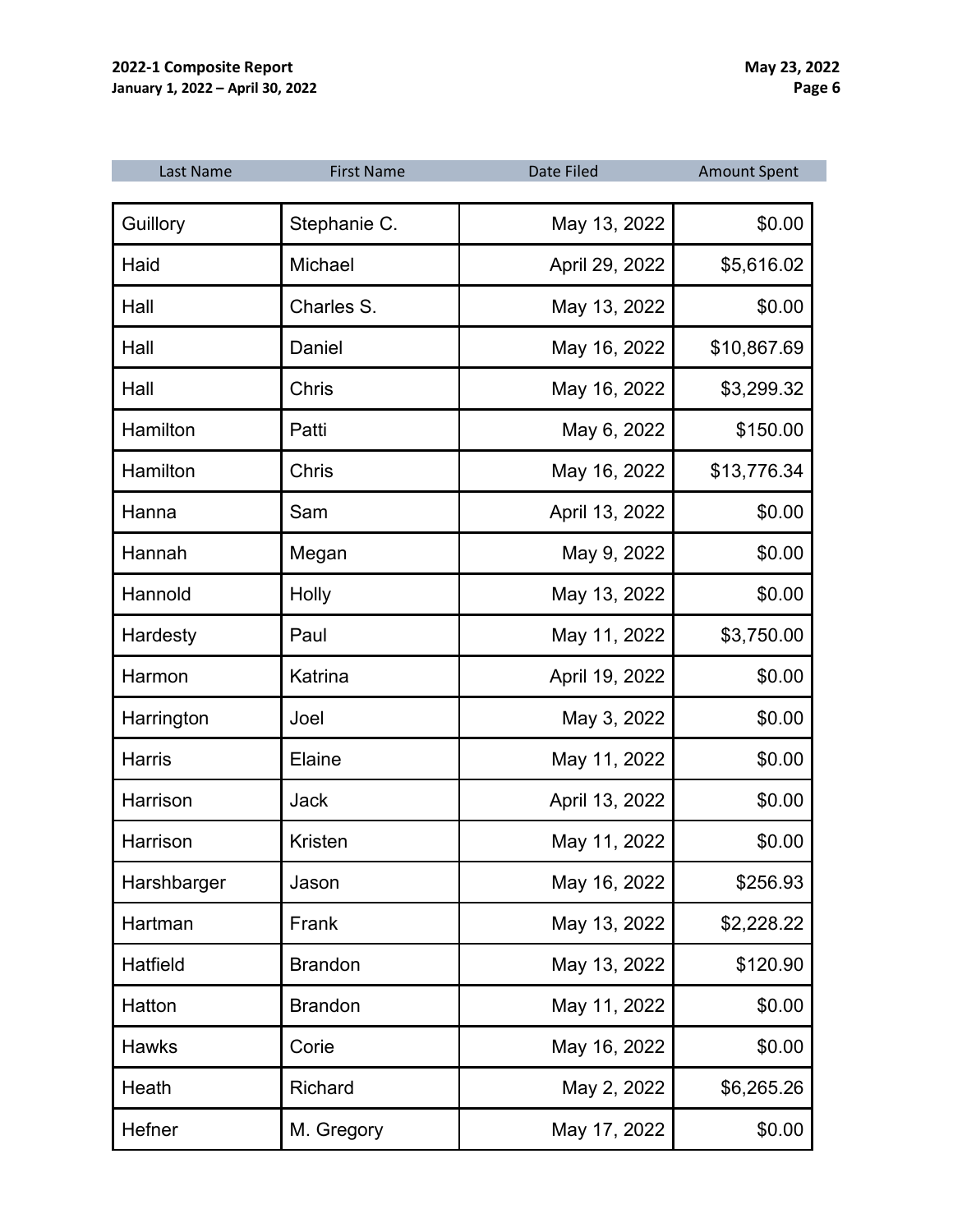| Last Name      | <b>First Name</b> | <b>Date Filed</b> | <b>Amount Spent</b> |
|----------------|-------------------|-------------------|---------------------|
| Hendrickson    | Katie             | May 2, 2022       | \$0.00              |
| Henning        | Eric              | May 13, 2022      | \$0.00              |
| Henry          | Tyler             | May 18, 2022      | \$0.00              |
| Hershman       | <b>Richard</b>    | May 5, 2022       | \$0.00              |
| Heywood        | <b>Thomas</b>     | May 5, 2022       | \$2,450.00          |
| Hingst         | Erik              | May 4, 2022       | \$0.00              |
| Hodges         | David             | May 16, 2022      | \$0.00              |
| Hohenwarter    | John              | May 16, 2022      | \$0.00              |
| Holt           | Jared             | May 13, 2022      | \$0.00              |
| Horrell        | Chad              | May 9, 2022       | \$0.00              |
| Hoyer          | Gregory           | May 16, 2022      | \$570.00            |
| Hoylman        | Bryan J.          | May 16, 2022      | \$1,281.54          |
| Huffman        | Cam               | April 21, 2022    | \$0.00              |
| Huffman        | Timothy           | May 3, 2022       | \$0.00              |
| Huffman        | Jason             | May 11, 2022      | \$500.00            |
| Hutson         | Hannah            | May 16, 2022      | \$0.00              |
| Jacobs         | Lindsey D.        | May 16, 2022      | \$0.00              |
| Jacobsen       | Kendall           | May 16, 2022      | \$0.00              |
| Jacquis        | Michelle          | May 5, 2022       | \$0.00              |
| <b>Jenkins</b> | Michael           | April 28, 2022    | \$0.00              |
| Jennison       | Andrew            | May 6, 2022       | \$0.00              |
| Joseph         | Raymond           | May 18, 2022      | \$0.00              |
| Kardell        | Lisa              | May 3, 2022       | \$0.00              |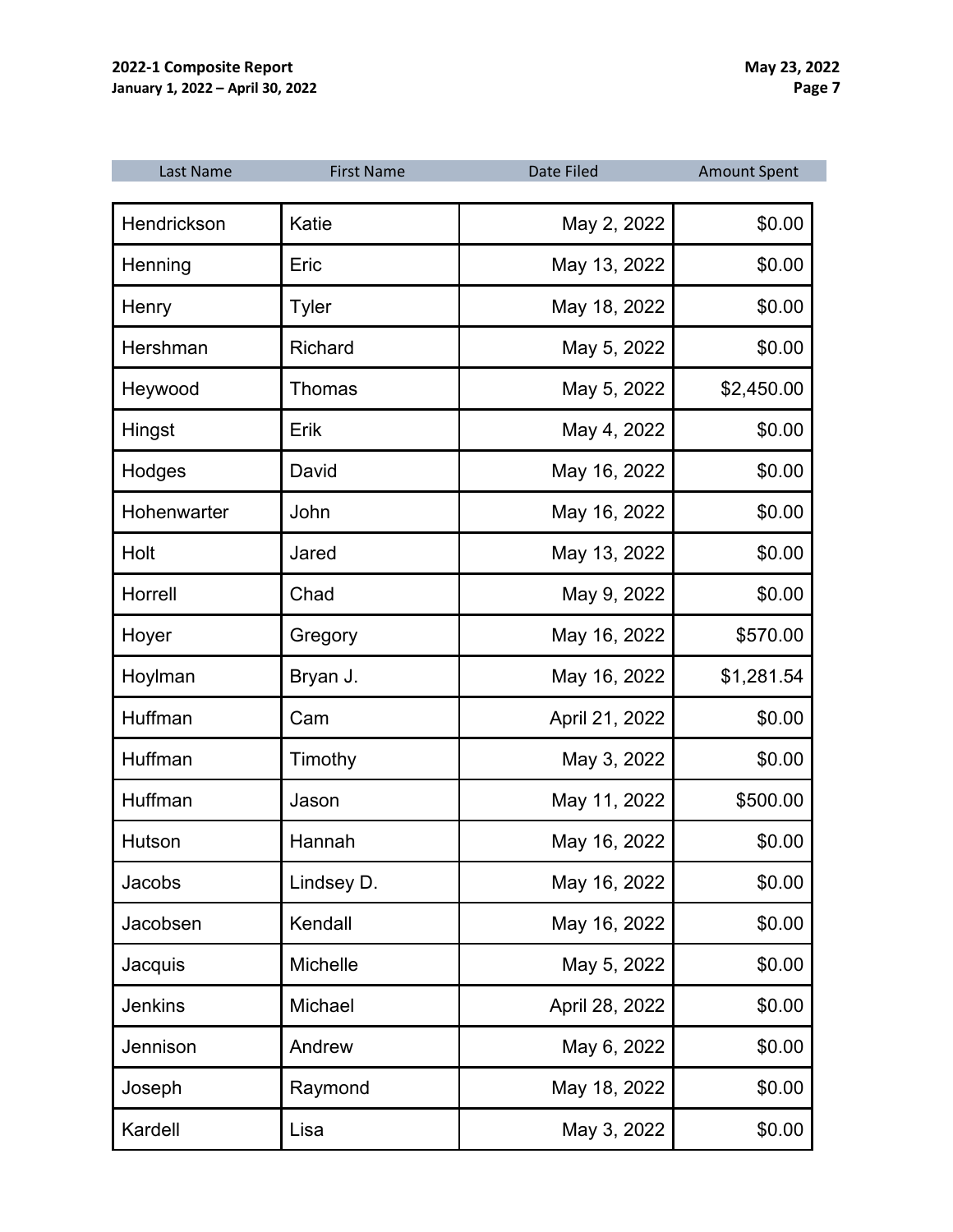| Last Name      | <b>First Name</b> | Date Filed     | <b>Amount Spent</b> |
|----------------|-------------------|----------------|---------------------|
| Kaufman        | Jim               | May 13, 2022   | \$1,416.02          |
| Keegan         | Gerard            | May 5, 2022    | \$0.00              |
| Kennedy        | <b>Madeline</b>   | March 22, 2022 | \$0.00              |
| <b>Kimes</b>   | Rob               | May 11, 2022   | \$828.00            |
| King           | Hannah            | April 19, 2022 | \$8.48              |
| Kinneberg      | Raymona           | May 9, 2022    | \$1,647.74          |
| <b>Kirkner</b> | Andrew            | May 4, 2022    | \$0.00              |
| Lambert        | <b>Bridget</b>    | May 16, 2022   | \$275.61            |
| Lampert        | Justin            | April 29, 2022 | \$0.00              |
| Lane           | Jeffrey           | May 2, 2022    | \$0.00              |
| Lasure         | Luther            | May 9, 2022    | \$0.00              |
| Law            | John D.           | May 11, 2022   | \$2,000.00          |
| Lawrence       | Tiffany           | May 16, 2022   | \$7,754.69          |
| Lee            | Dale              | April 22, 2022 | \$0.00              |
| Levy           | Samuel            | May 16, 2022   | \$0.00              |
| Lewis          | Veronica          | May 2, 2022    | \$703.50            |
| Logemann       | Alexander         | May 3, 2022    | \$0.00              |
| Lopez          | <b>Sheree</b>     | May 11, 2022   | \$980.64            |
| Lozano-Cerda   | Jacqueline        | May 13, 2022   | \$0.00              |
| Lucas          | Conrad            | May 16, 2022   | \$5,522.41          |
| Lutz           | Jonathan          | May 2, 2022    | \$0.00              |
| Macia          | Alex              | May 16, 2022   | \$0.00              |
| Magner         | Matthew           | May 6, 2022    | \$0.00              |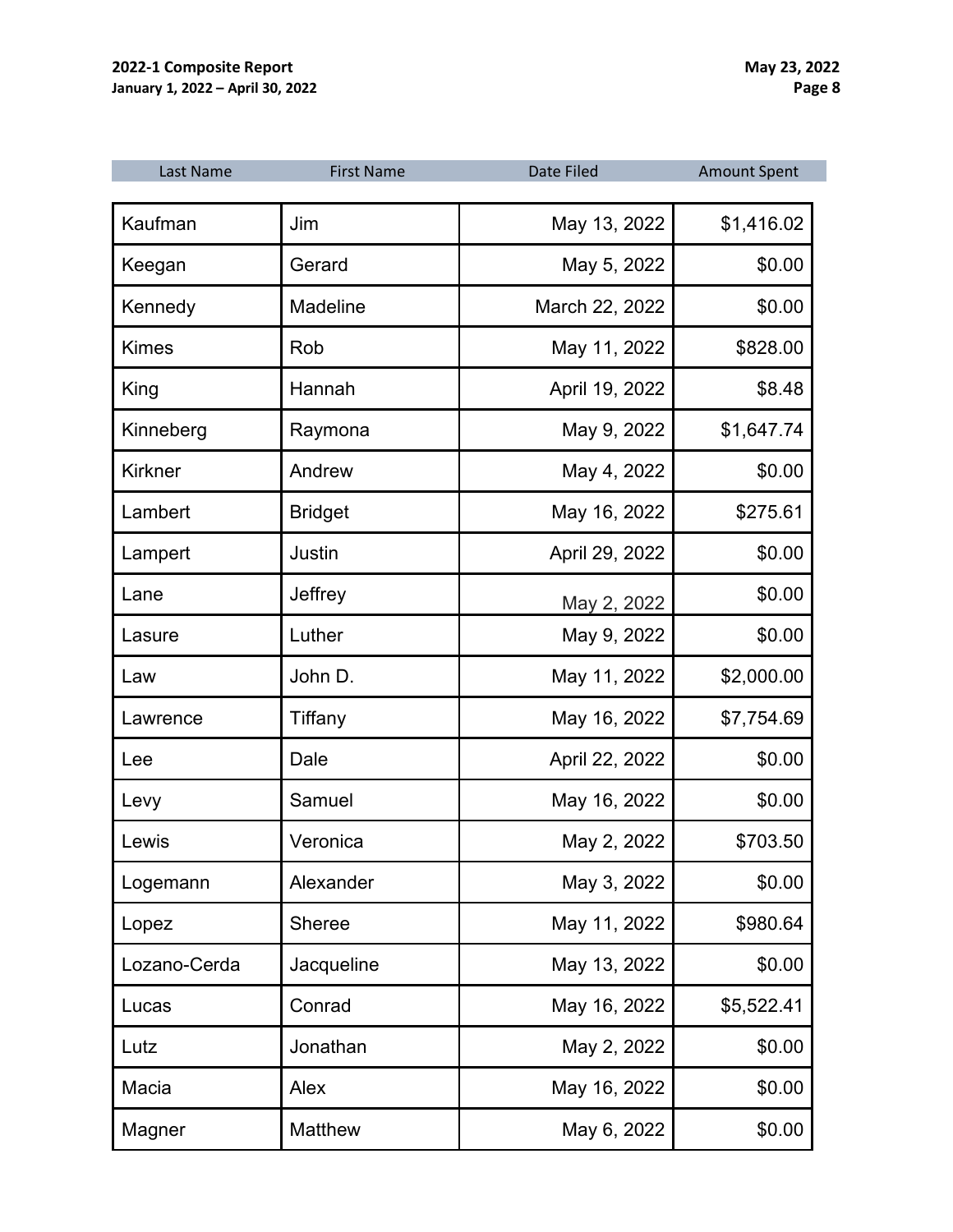| Last Name        | <b>First Name</b>      | <b>Date Filed</b> | <b>Amount Spent</b> |
|------------------|------------------------|-------------------|---------------------|
| Mallory          | Jamie                  | May 11, 2022      | \$0.00              |
| Mallory          | <b>Kris</b>            | May 12, 2022      | \$0.00              |
| <b>Marcus</b>    | Randolph               | May 9, 2022       | \$0.00              |
| Markham          | Peter                  | May 5, 2022       | \$100.00            |
| Marr             | <b>Chris</b>           | May 13, 2022      | \$757.06            |
| Marshall         | Kathryn                | May 16, 2022      | \$250.00            |
| Martin           | David                  | April 26, 2022    | \$0.00              |
| Martin           | Grant                  | May 13, 2022      | \$360.35            |
| Mason            | <b>Hallie Schenker</b> | May 13, 2022      | \$4,627.83          |
| <b>McCannell</b> | <b>Chris</b>           | May 13, 2022      | \$0.00              |
| <b>McComas</b>   | <b>Matthew</b>         | May 4, 2022       | \$100.00            |
| McCracken        | Heidi                  | May 6, 2022       | \$0.00              |
| <b>McCune</b>    | Pat                    | May 16, 2022      | \$0.00              |
| McCuskey         | John                   | April 29, 2022    | \$0.00              |
| McCutchan        | <b>Robert Lindsey</b>  | April 14, 2022    | \$0.00              |
| McDonald         | <b>Patrick</b>         | April 27, 2022    | \$0.00              |
| McDonald         | Curtis                 | May 16, 2022      | \$0.00              |
| McEndree         | <b>Glenn Dale</b>      | May 9, 2022       | \$0.00              |
| McGowan          | <b>Patrick Sean</b>    | April 14, 2022    | \$0.00              |
| <b>McGrath</b>   | Lee                    | May 13, 2022      | \$0.00              |
| <b>McKown</b>    | <b>Nelson</b>          | May 16, 2022      | \$223.52            |
| McLaughlin       | <b>Brian</b>           | May 16, 2022      | \$0.00              |
| McMahon          | David                  | May 18, 2022      | \$305.00            |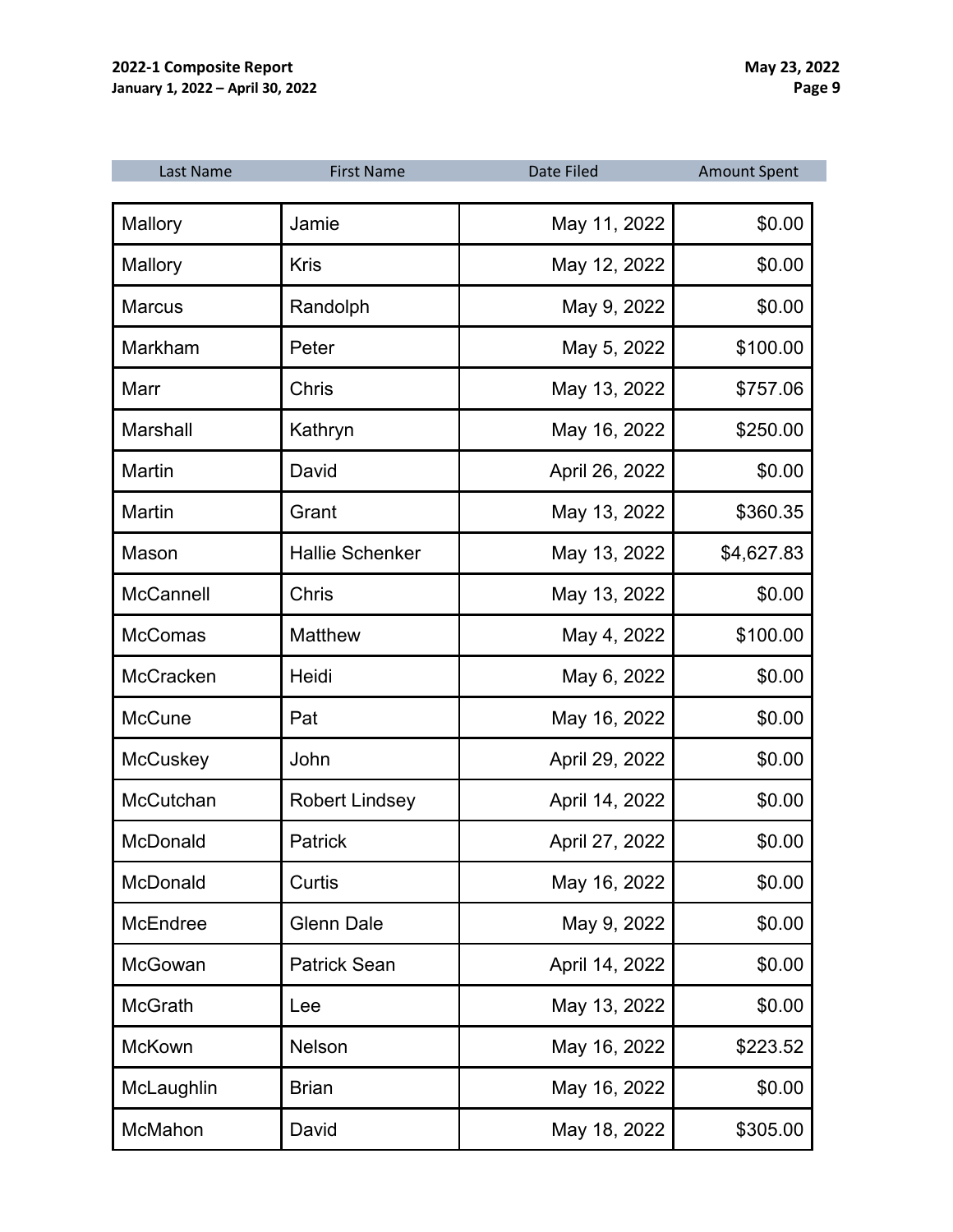| Last Name      | <b>First Name</b>   | <b>Date Filed</b> | <b>Amount Spent</b> |
|----------------|---------------------|-------------------|---------------------|
| <b>McPhail</b> | Rebecca             | May 11, 2022      | \$5,829.55          |
| <b>Meckler</b> | <b>Mark</b>         | May 13, 2022      | \$0.00              |
| <b>Miles</b>   | Betsy D.            | May 9, 2022       | \$0.00              |
| <b>Miller</b>  | <b>Kristin</b>      | April 29, 2022    | \$0.00              |
| <b>Miller</b>  | Gaylene             | May 5, 2022       | \$0.00              |
| Minardi        | Sam                 | May 16, 2022      | \$100.00            |
| Monteiro       | Stephanie           | April 26, 2022    | \$0.00              |
| Moore          | Angel               | May 16, 2022      | \$0.00              |
| Moore          | <b>Patrick</b>      | May 16, 2022      | \$1,000.00          |
| <b>Morris</b>  | <b>Nathan</b>       | May 16, 2022      | \$0.00              |
| <b>Mullens</b> | Howard L.           | April 29, 2022    | \$0.00              |
| <b>Mullins</b> | Ashley              | May 12, 2022      | \$0.00              |
| <b>Mullins</b> | Kelly               | May 13, 2022      | \$0.00              |
| Nartowicz      | <b>Nikolas</b>      | May 11, 2022      | \$0.00              |
| Naugle         | Olivia              | May 2, 2022       | \$0.00              |
| <b>Nelson</b>  | <b>Tracie</b>       | May 13, 2022      | \$0.00              |
| Nestlen        | <b>Mark</b>         | May 2, 2022       | \$458.70            |
| Nugent         | Mallory             | May 16, 2022      | \$0.00              |
| Nuzum          | Jordan              | May 2, 2022       | \$0.00              |
| O'Cull         | Howard              | May 13, 2022      | \$0.00              |
| O'Dell         | <b>Irvin Dwayne</b> | May 6, 2022       | \$0.00              |
| O'Neal         | <b>Kristin</b>      | May 9, 2022       | \$0.00              |
| O'Neill        | Thomas              | April 18, 2022    | \$0.00              |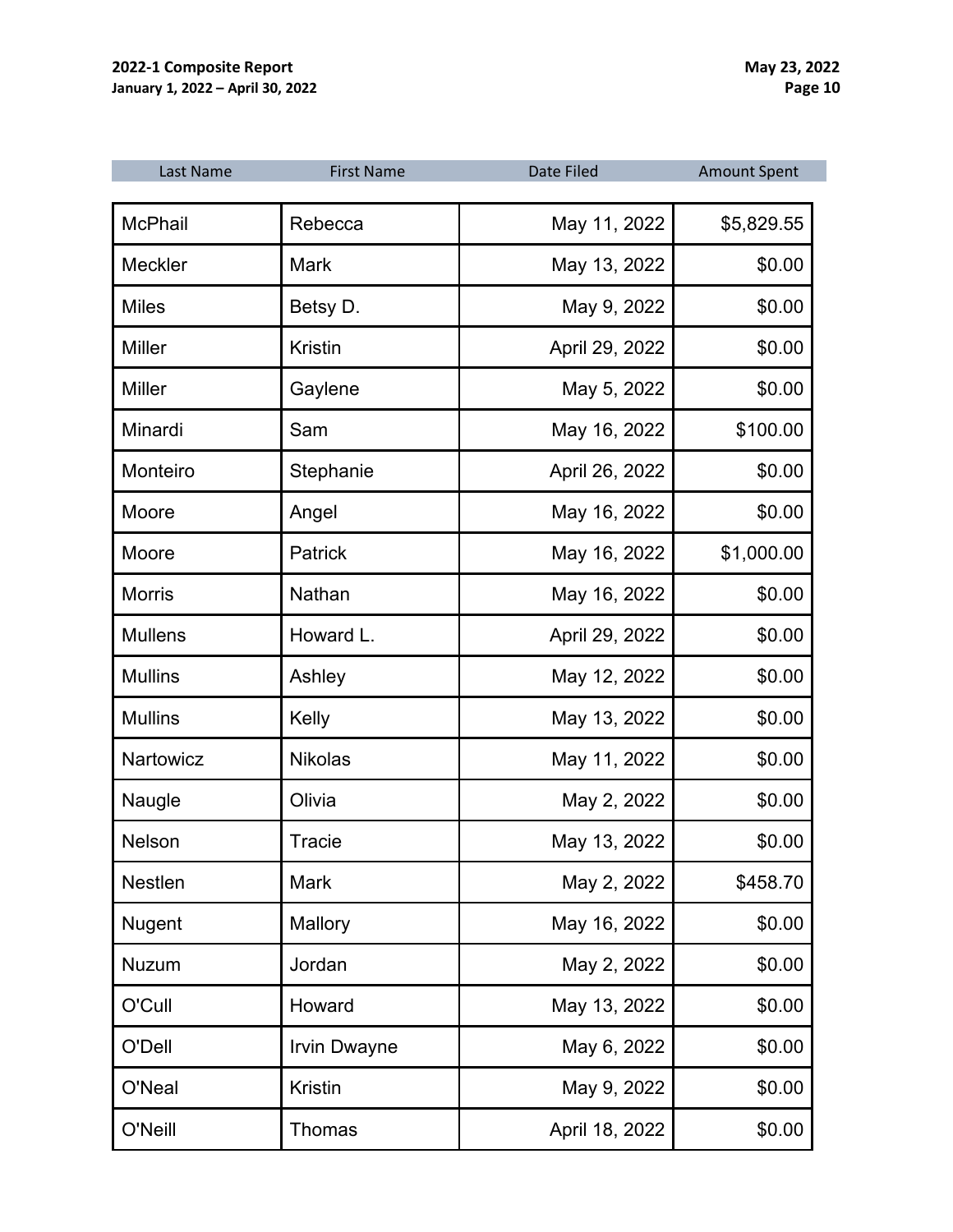| Last Name       | <b>First Name</b> | Date Filed     | <b>Amount Spent</b> |
|-----------------|-------------------|----------------|---------------------|
| Orndorff        | Robert            | May 6, 2022    | \$373.40            |
| Osting          | Erin              | May 13, 2022   | \$255.05            |
| Overturf        | Matt              | May 4, 2022    | \$0.00              |
| Pack            | Ashley            | May 4, 2022    | \$0.00              |
| Pack, Jr.       | Larry             | May 16, 2022   | \$5,250.00          |
| Pagliaro        | Melanie           | May 16, 2022   | \$8,808.00          |
| Papadopoulos    | Paul              | May 3, 2022    | \$0.00              |
| Patrick, Jr.    | Kevin             | May 11, 2022   | \$1,260.00          |
| Perry           | Jeffrey           | May 13, 2022   | \$0.00              |
| Perry           | Amber             | May 16, 2022   | \$16.46             |
| Pizatella       | Jason             | May 9, 2022    | \$500.00            |
| Pizzoferrato    | Stephanie         | April 26, 2022 | \$0.00              |
| Polen           | <b>Mark</b>       | May 4, 2022    | \$650.00            |
| Pomponio        | Margaret          | May 16, 2022   | \$175.07            |
| <b>Prentiss</b> | <b>Mike</b>       | May 13, 2022   | \$0.00              |
| Price           | Karen             | May 17, 2022   | \$360.00            |
| Prim            | Mary K            | May 2, 2022    | \$0.00              |
| Proctor         | Judy              | April 27, 2022 | \$0.00              |
| Puccio          | Larry             | May 13, 2022   | \$2,500.00          |
| Rainey, Jr.     | John              | May 16, 2022   | \$398.43            |
| Randolph        | Keisha            | May 4, 2022    | \$0.00              |
| Randolph        | Kym               | May 9, 2022    | \$0.00              |
| Reale           | Phil              | May 16, 2022   | \$10,900.10         |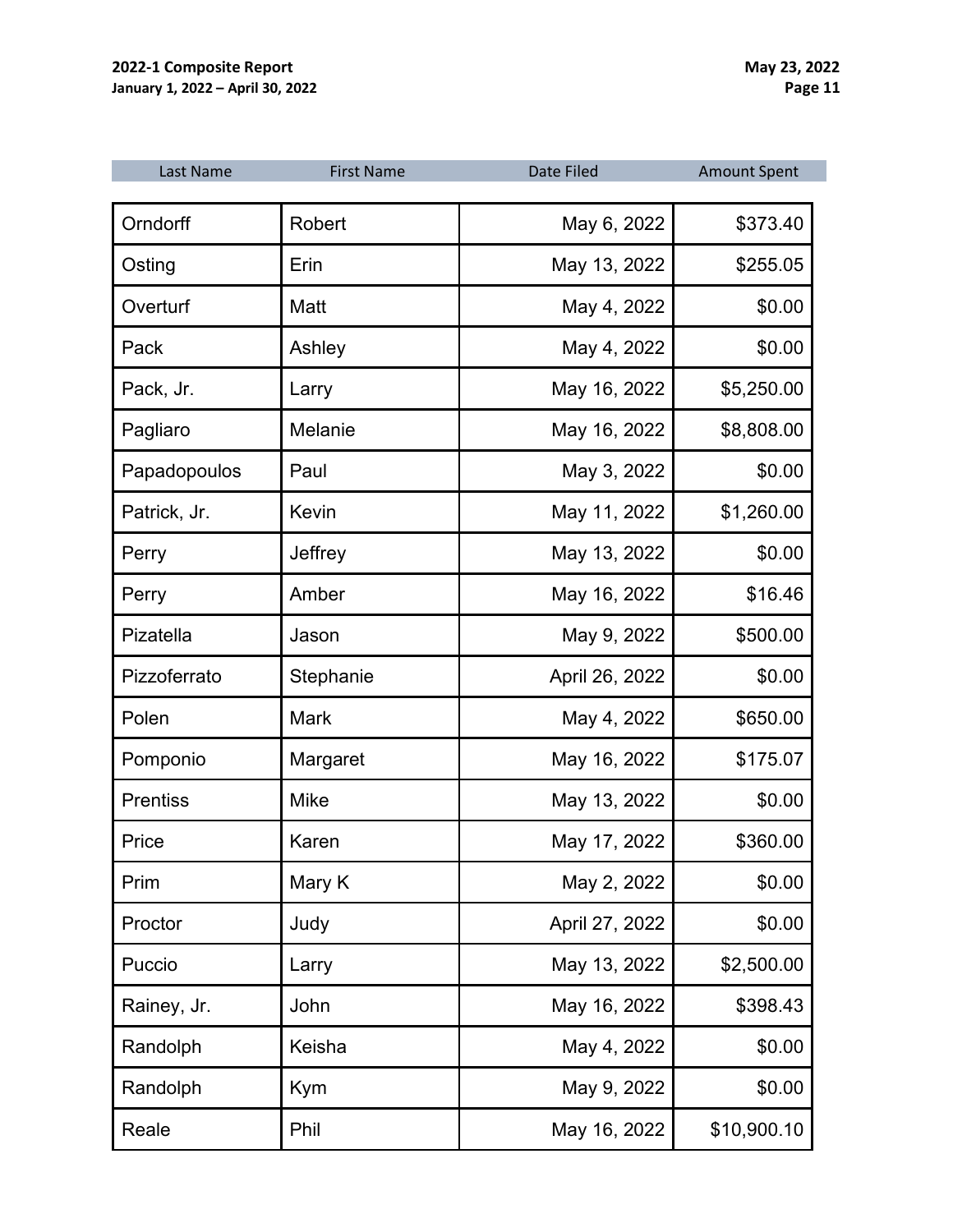| Last Name      | <b>First Name</b>  | <b>Date Filed</b> | <b>Amount Spent</b> |
|----------------|--------------------|-------------------|---------------------|
| Reale          | Abby               | May 18, 2022      | \$279.94            |
| Reale, II      | Philip A.          | May 16, 2022      | \$0.00              |
| Reaman         | Darren             | May 4, 2022       | \$0.00              |
| Redmond        | Sean               | May 11, 2022      | \$0.00              |
| Reidy          | Joe                | May 13, 2022      | \$39.36             |
| <b>Rice</b>    | Jill C.            | May 16, 2022      | \$3,276.97          |
| Richmond       | Jennifer           | April 14, 2022    | \$235.48            |
| <b>Roberts</b> | Laurie             | May 11, 2022      | \$0.00              |
| <b>Roberts</b> | Stephen G.         | May 16, 2022      | \$250.00            |
| Robinson       | Chad               | May 2, 2022       | \$2,283.15          |
| Robinson       | Tracie             | May 16, 2022      | \$0.00              |
| Rose           | Hampton            | May 9, 2022       | \$0.00              |
| Rosen          | <b>Brian</b>       | April 26, 2022    | \$0.00              |
| Roskovensky    | Megan              | May 13, 2022      | \$820.48            |
| Rosser         | Angela             | April 19, 2022    | \$0.00              |
| Rotellini      | <b>Michelle</b>    | April 18, 2022    | \$0.00              |
| Rotruck        | <b>Frank Scott</b> | May 16, 2022      | \$540.00            |
| Ruckle         | <b>Stacey</b>      | May 4, 2022       | \$0.00              |
| Samples        | Jonah              | May 16, 2022      | \$0.00              |
| <b>Sanders</b> | Mathew             | May 6, 2022       | \$0.00              |
| Santorum       | <b>Rick</b>        | May 16, 2022      | \$0.00              |
| Santos         | Trevor             | April 14, 2022    | \$0.00              |
| Schaffer       | Richard            | May 5, 2022       | \$0.00              |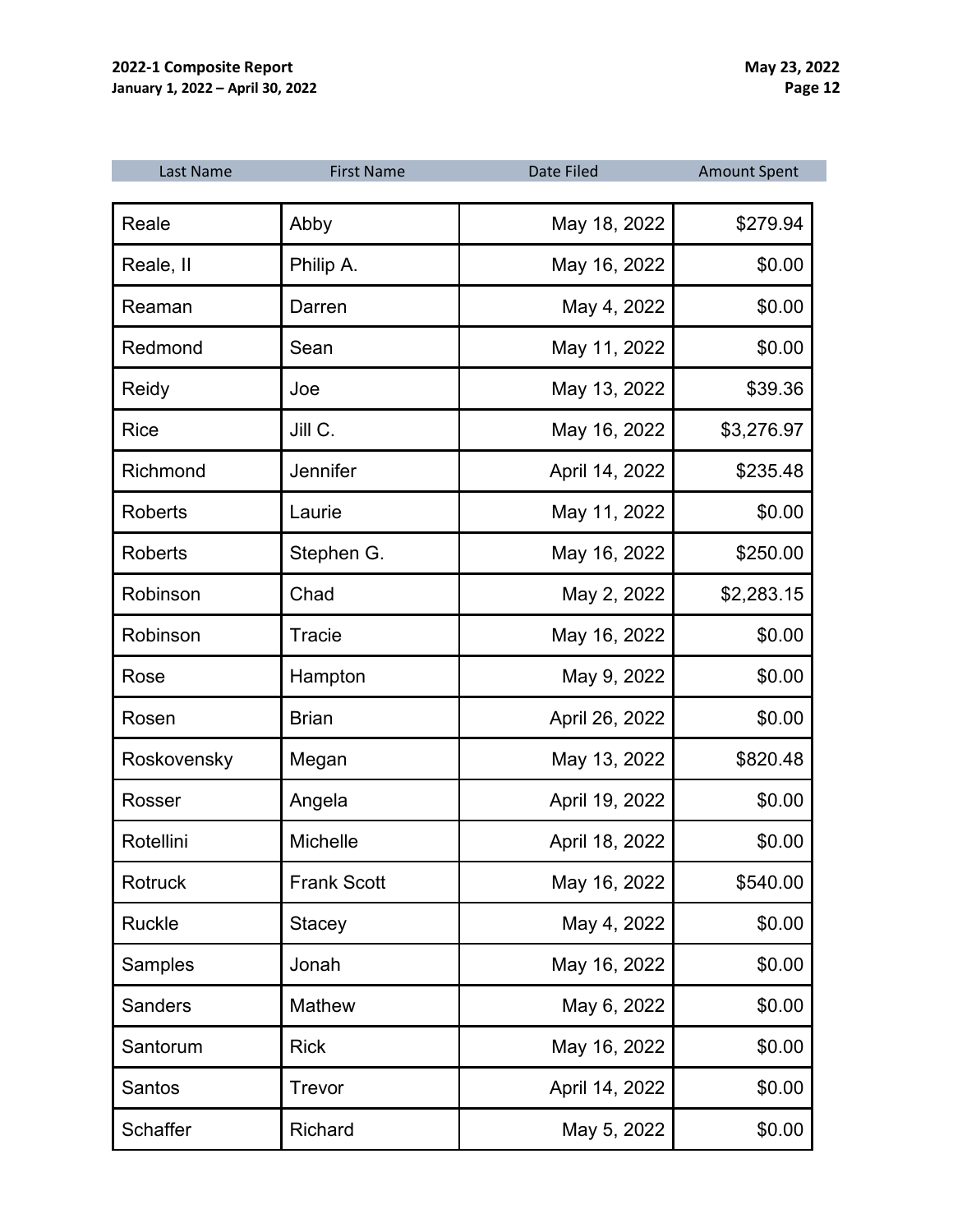| Last Name       | <b>First Name</b> | <b>Date Filed</b> | <b>Amount Spent</b> |
|-----------------|-------------------|-------------------|---------------------|
| Schneider       | Andrew            | May 6, 2022       | \$0.00              |
| <b>Sellards</b> | Robert            | May 4, 2022       | \$0.00              |
| Severoni        | Anthony           | May 13, 2022      | \$0.00              |
| <b>Shafer</b>   | Julie             | May 13, 2022      | \$0.00              |
| Shepherd        | Lida              | May 16, 2022      | \$0.00              |
| Shimer          | R. Philip         | May 16, 2022      | \$0.00              |
| Shively         | Alex              | April 22, 2022    | \$750.00            |
| <b>Skeen</b>    | Regina            | May 2, 2022       | \$1,336.66          |
| <b>Skinner</b>  | Brian J.          | May 13, 2022      | \$0.00              |
| Smith           | Sarah             | May 11, 2022      | \$100.05            |
| Smith           | Don               | May 19, 2022      | \$1,614.63          |
| Snider          | Kipp              | May 13, 2022      | \$0.00              |
| Southworth      | Louis             | May 2, 2022       | \$0.00              |
| Spade           | Nathan T.         | May 9, 2022       | \$0.00              |
| Spencer         | Glenn             | May 11, 2022      | \$0.00              |
| <b>Stevens</b>  | Thom              | May 3, 2022       | \$0.00              |
| <b>Stevens</b>  | Jeff              | May 3, 2022       | \$1,000.00          |
| <b>Stewart</b>  | <b>Steven</b>     | May 11, 2022      | \$4,122.71          |
| <b>Stokes</b>   | Dijon             | May 16, 2022      | \$0.00              |
| <b>Stump</b>    | Cynthia           | April 13, 2022    | \$0.00              |
| Sullivan        | Benjamin          | April 29, 2022    | \$0.00              |
| Susman          | Tom               | May 16, 2022      | \$6,982.01          |
| Swann           | William           | May 6, 2022       | \$1,432.05          |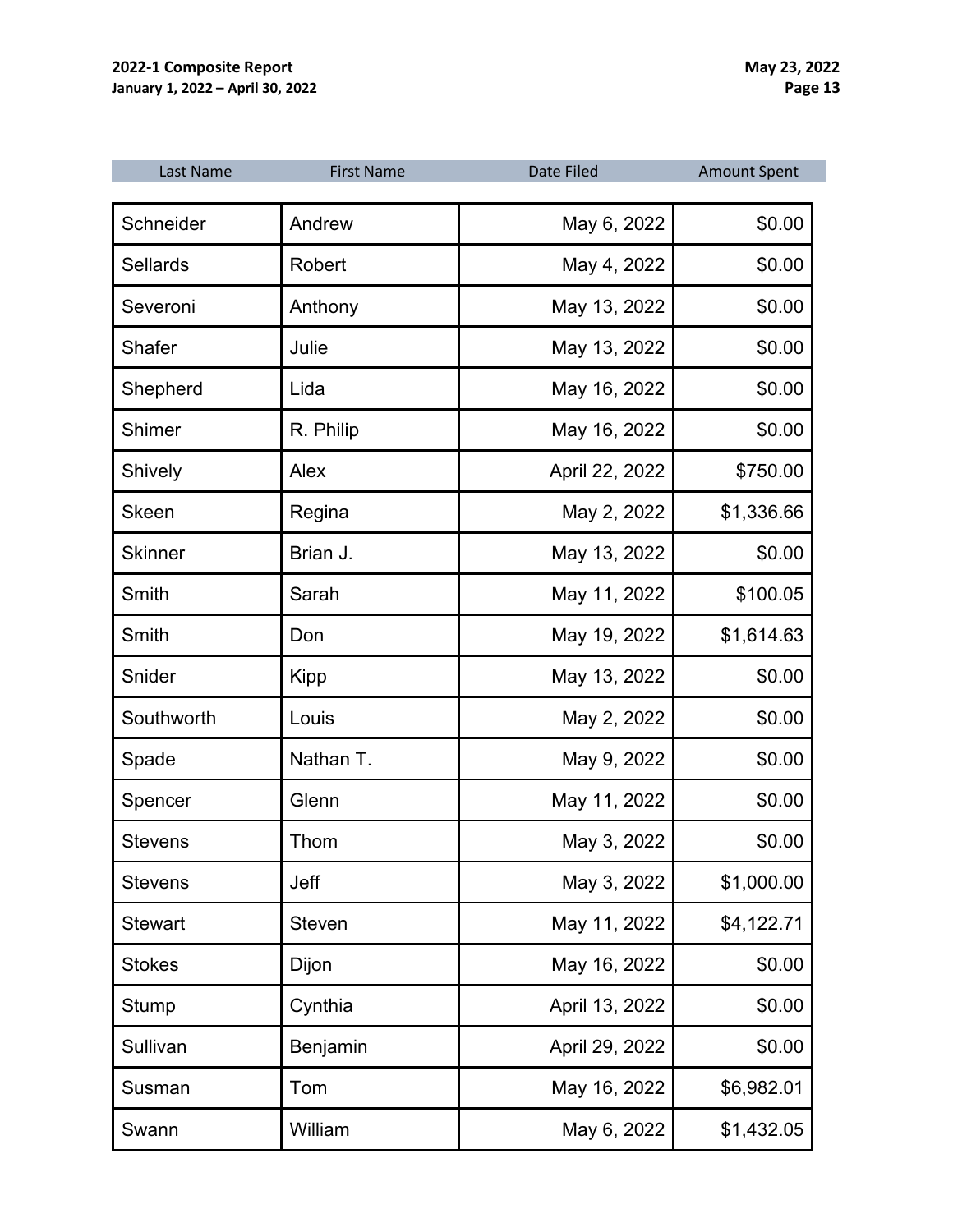| Last Name      | <b>First Name</b> | <b>Date Filed</b> | <b>Amount Spent</b> |
|----------------|-------------------|-------------------|---------------------|
| Swann          | Larry             | May 12, 2022      | \$3,565.49          |
| Sword          | Joshua            | May 4, 2022       | \$0.00              |
| Szabo          | Carl              | May 6, 2022       | \$0.00              |
| Talkington     | Sherri            | May 11, 2022      | \$0.00              |
| Tanner         | Donna             | April 29, 2022    | \$0.00              |
| <b>Terry</b>   | Ernie "Spud"      | May 3, 2022       | \$0.00              |
| <b>Terry</b>   | Juliet            | May 12, 2022      | \$2,131.33          |
| Thomas         | Michael           | April 14, 2022    | \$0.00              |
| <b>Thomas</b>  | Gregory           | May 18, 2022      | \$0.00              |
| Thomm II       | Arthur            | May 16, 2022      | \$2,050.92          |
| Tom            | Huber             | May 5, 2022       | \$450.00            |
| Trail          | Nathan            | May 6, 2022       | \$0.00              |
| Unger          | Joseph            | May 11, 2022      | \$0.00              |
| Valentine      | Lucia             | May 2, 2022       | \$0.00              |
| Vance          | Angela            | May 6, 2022       | \$49,429.54         |
| Vitale         | Francis           | May 16, 2022      | \$0.00              |
| Wafford        | Jeff              | May 16, 2022      | \$0.00              |
| Wagner         | Katherine         | May 16, 2022      | \$38.80             |
| Walker         | <b>Matthew</b>    | May 3, 2022       | \$1,500.00          |
| <b>Walters</b> | Ronald            | April 18, 2022    | \$0.00              |
| <b>Walters</b> | Andrew            | May 5, 2022       | \$5,231.30          |
| Waltz          | Danielle          | May 16, 2022      | \$2,000.50          |
| Ward           | Joseph            | May 16, 2022      | \$0.00              |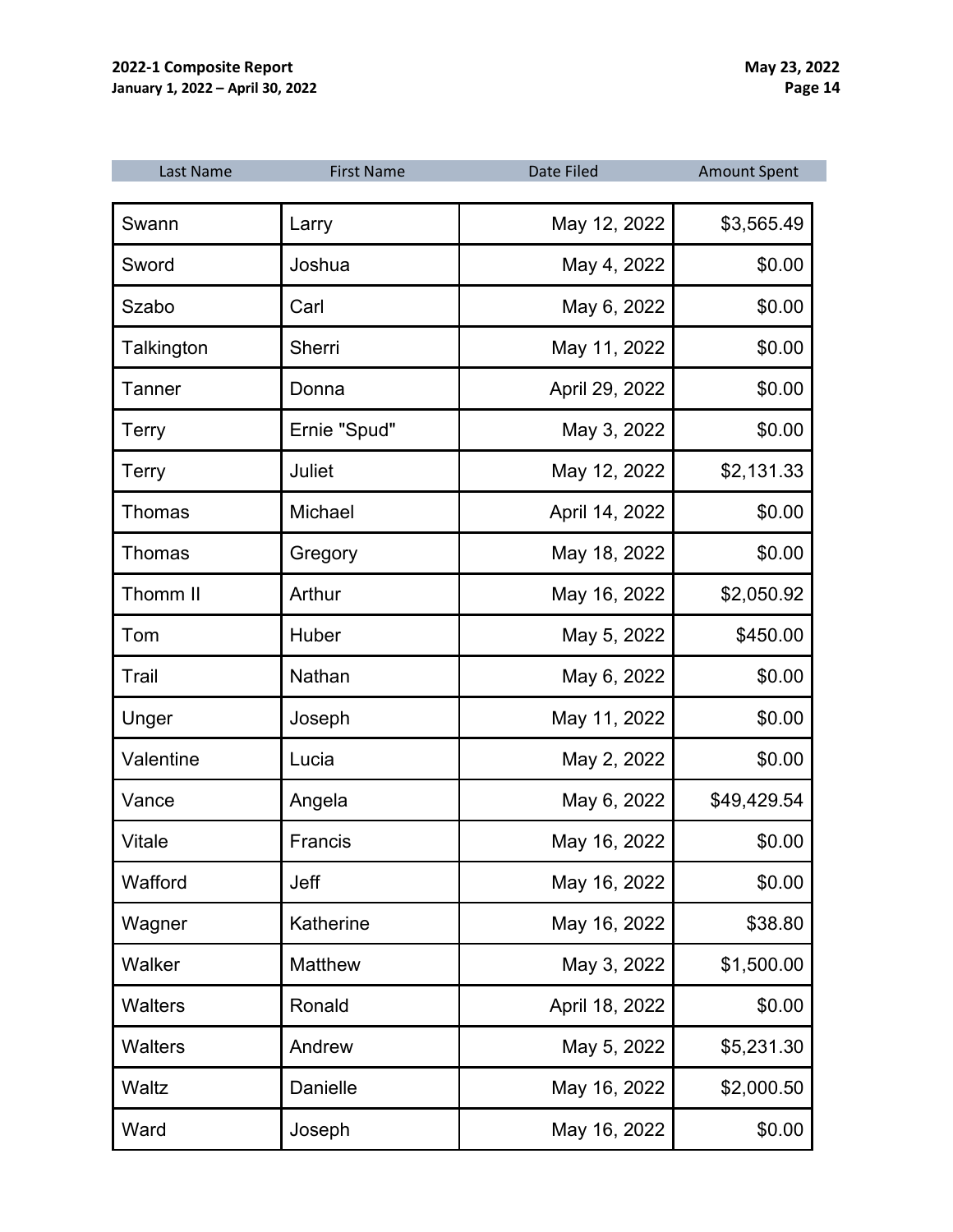| Last Name          | <b>First Name</b>   | <b>Date Filed</b> | <b>Amount Spent</b> |
|--------------------|---------------------|-------------------|---------------------|
| Warden             | Julie               | May 11, 2022      | \$0.00              |
| Watson             | Dennis              | May 17, 2022      | \$703.34            |
| Webb               | Jason               | May 11, 2022      | \$1,488.35          |
| Webster            | Jon                 | May 11, 2022      | \$0.00              |
| Weikle             | Chris               | May 16, 2022      | \$1,309.56          |
| Wells              | <b>Matthew</b>      | March 11, 2022    | \$0.00              |
| Whalen             | Jason               | April 29, 2022    | \$0.00              |
| White              | <b>Steve</b>        | April 29, 2022    | \$40.00             |
| White              | Gil                 | May 9, 2022       | \$2,333.94          |
| White              | James "Joe"         | May 11, 2022      | \$0.00              |
| White              | <b>Beth</b>         | May 16, 2022      | \$1,904.60          |
| White              | <b>Steven Frank</b> | May 16, 2022      | \$116,000.00        |
| White              | Steven Ryan         | May 16, 2022      | \$0.00              |
| Wilfong            | <b>Charles</b>      | May 6, 2022       | \$490.25            |
| Williams           | Benjamin            | April 27, 2022    | \$0.00              |
| Williams           | Justin              | May 9, 2022       | \$0.00              |
| Wilson             | Ethan               | April 14, 2022    | \$0.00              |
| <b>Wintz-Adams</b> | Jessica             | May 16, 2022      | \$1,503.34          |
| Wissman            | Stephanie C.        | May 2, 2022       | \$288.18            |
| Womeldorff         | Emily               | May 16, 2022      | \$0.00              |
| Wyrick             | Jared               | May 11, 2022      | \$2,870.25          |
| Yaussy             | David               | May 11, 2022      | \$350.00            |
| Young              | <b>Kristy</b>       | May 16, 2022      | \$0.00              |